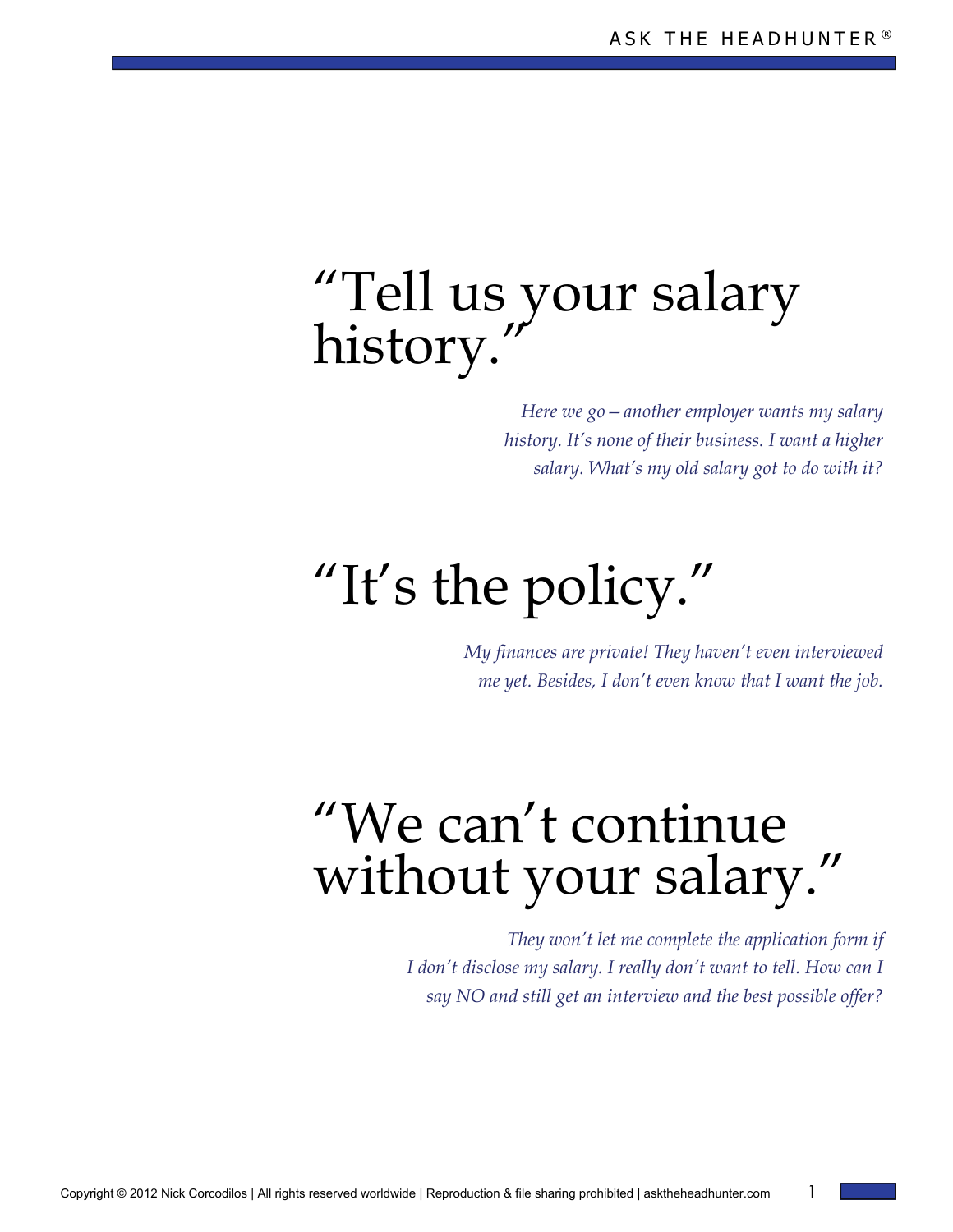# "Employers want your salary information

because they believe that if you apply for a job that starts at \$50,000, but you made \$30,000 in the same sort of job at your last company, they'd be overpaying. They'd want the opportunity to buy you for \$35,000 to start, saving them \$15,000.

"The HR person who does that gets many kudos for their shopping moxie from their boss, and gets to keep their job and go on many more shopping trips.

"I've been a vice president of HR, a recruiter, a labor negotiator and a candidate, so I know from which I speak… I am so dismayed that someone pays you to hand out this kind of information."

> *—Complaint submitted by a human resources executive after she read* Keep Your Salary Under Wraps.